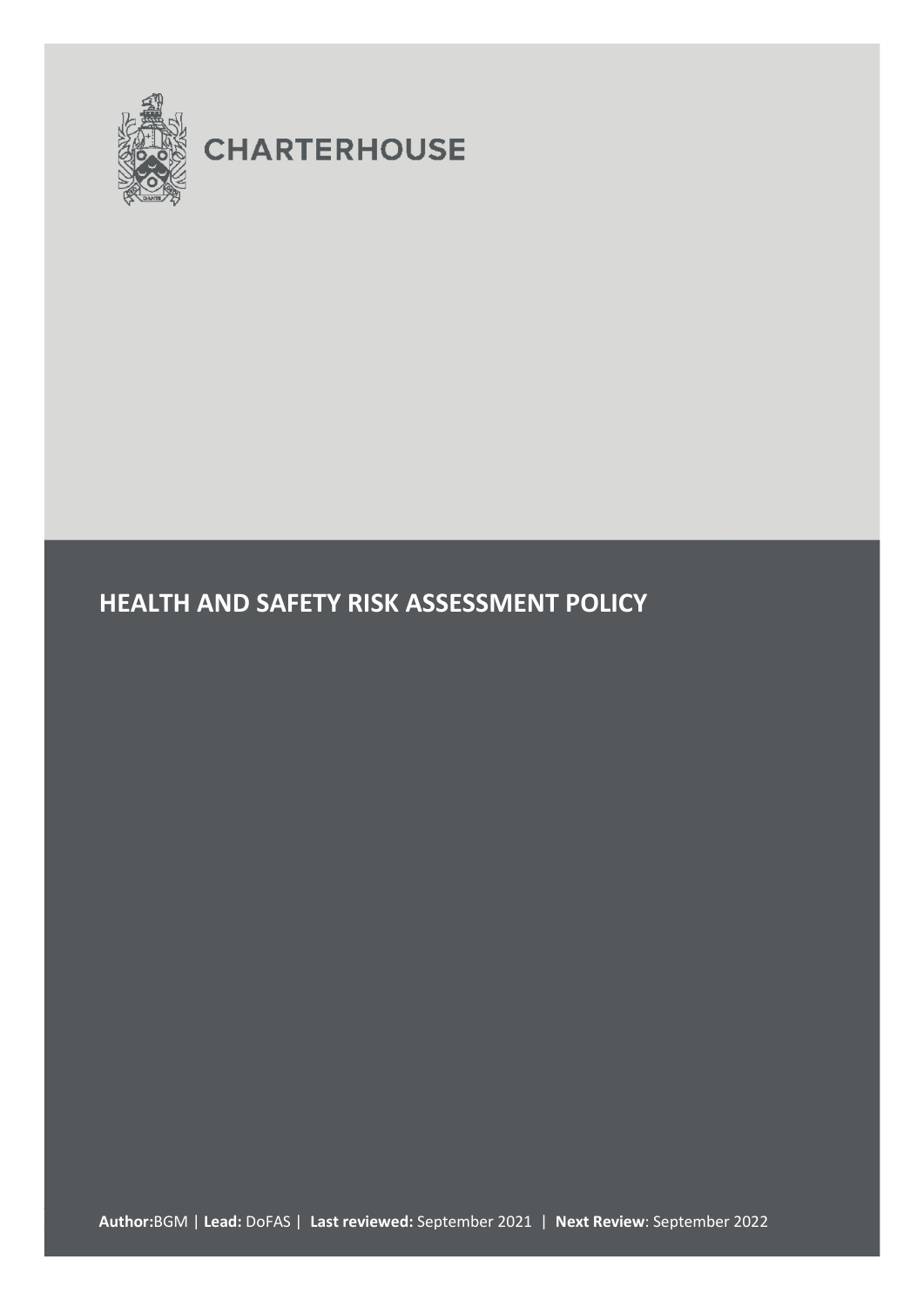## **Introduction**

1. Employers have a legal duty to assess the risk to the health and safety of their employees, contractors, visitors and to anyone else who may be affected by their work activity. This is necessary to ensure that preventative and protective steps can be identified to control hazards, and the risk of those hazards causing injury or ill health, in the workplace. Charterhouse is committed to complying with the Regulations, not only to fulfil its legal duty, but to ensure that no-one is harmed in any way while at work, or visiting or living at the school.

2. In complying with the Regulations all work activity undertaken at Charterhouse which pose a significant risk to the either the health or the safety of pupils, staff or visitors are subject to a Risk Assessment process.

# **Legislation**

- 3. Primary Legislation:
	- a. The Health and safety at Work, etc, Act 1974
	- b. The Management of Health and Safety at Work Regulations (MHSWR) 1999, Reg 3

Other Legislation: (non-exhaustive list)

- Fire: Regulatory Reform (Fire Safety) Act 2005
- Substances harmful to health including biological substances: Control of Substances Hazardous to Health Regs (COSHH) 2002
- Manual handling: Manual Handling Operations Regs 1992
- Display screen equipment: Health and safety (Display Screen Equipment) Regs 1992
- Provision and Use of Work Equipment Regulations (PUWER)
- Noise: Control of Noise at Work Regulations 2005
- Vibration: Control of Vibration at Work Regulations 2005
- New and Expectant Mothers: MHSWR 1999, Reg 16, 17 & 18
- Young persons (under 18): MHSWR, Reg 19 (NOTE: this Reg applies to under 18's who are employed and therefore does NOT apply to pupils)

#### **Responsibilities and Arrangements**

4. Objectives of Risk Assessment. The objective of a risk assessment is to reduce injury and ill-health at work and begins with identifying hazards in the workplace. If the hazard cannot be removed then the likelihood of the hazard causing harm and the seriousness, or impact, of that harm must be assessed. The 'risk' is therefore a function of the likelihood and impact of a hazard causing an injury or ill health to individuals or groups. Only those hazards that pose a significant risk need to be considered.

# 5. Principles of Risk Assessment. There are 5 steps to risk assessment:

Step 1: Identify the hazard Step 2: Decide who might be harmed and how Step 3: Evaluate the risks (likelihood x impact) and decide on control measures that reduce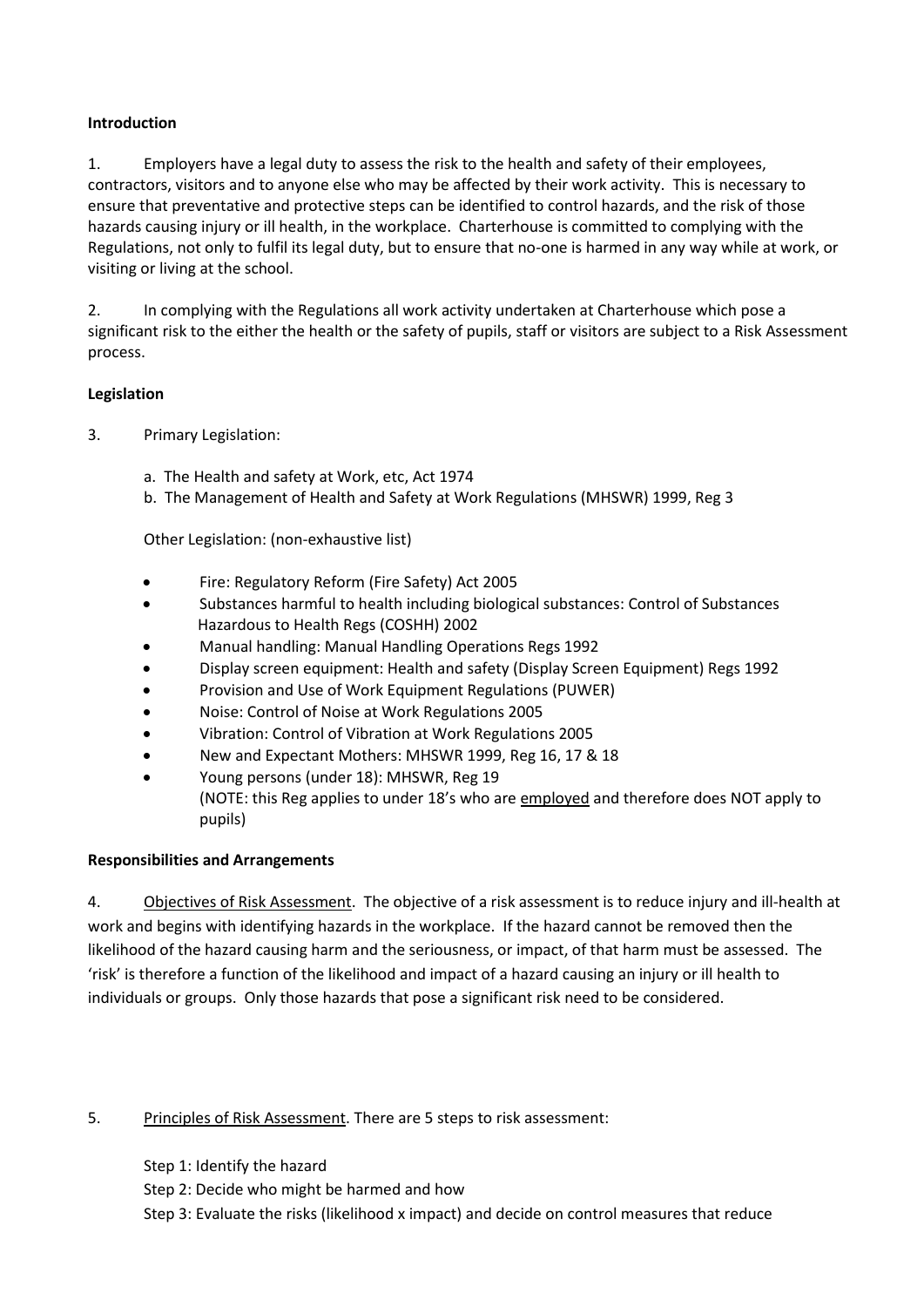either the likelihood or impact of an accident, or both. Step 4: Record the findings and implement them Step 5: Review the assessment and update if necessary

6. Suitable and Sufficient. A risk assessment should be systematic and must be 'suitable and sufficient'. The term 'suitable and sufficient' relates to how well they are carried out. They must be carried out by competent person(s) who have the necessary skills in hazard identification and detailed knowledge of the process or activity being assessed. For routine activities, or activities that have been undertaken on a number of occasions, the risk assessment could be done by a very experienced member of staff. More complex activities however, should be undertaken by a group or team of assessors, or in consultation with those who have expert or additional knowledge, or those who will be carrying out the activity or process. Consultation with staff is strongly advised so that, by being involved in the process, and in particular in the development of control measures, staff will feel trusted and valued. Importantly, if staff are included in the process, they will be more likely to actually abide by the measures 'they' have developed. To ensure both compliance with the Regulations and the requirement for a suitable and sufficient assessment, Departmental Managers, as the competent persons, are responsible for ensuring that the activities carried out by the staff within their departments are subject to risk assessment where appropriate.

7. Implementation of Control Measures. It is essential that staff are made aware of the control measures that have been designed to keep them and others safe, especially if they were not involved in the assessment process. In other words, the risk assessment is fundamental to influencing the behaviours and practices of those at work. In some cases, rather than issuing the risk assessment and the adherent control measures to staff, it may be more prudent to introduce 'rules' or 'standard practices'. For example, it would inappropriate to issue pupils with a copy of the risk assessment: it would be better to have 'House Rules' to include such things as 'No running in the corridors', 'Corridors are to be kept clear of obstacles at all times', etc. Similarly, it might be easier for departments to develop 'standard operating procedures' for staff, such that the way in which tasks are undertaken and completed are intrinsically safe and become the normal routine. For example, the controls introduced to minimise the hazards and associated risks concerning vehicle movements are communicated to drivers by using the 10mph road signs.

8. Format. There are many formats for undertaking risk assessments depending on the activity or process being undertaken; however, a Standard Risk Assessment template is available on the H&S Greyhound pages and should suffice for most activities. A copy of Charterhouse's Standard RA is included as an Annex to this Policy. Activities that are more complex may require a more specific assessment template and advice from the H&S Manager should be sought if the standard format is thought to be inappropriate.

9. 'Generic' Risk Assessments. Generic risk assessments have been produced to assist those undertaking workplace / activity risk assessments, by highlighting the *likely* hazards, risks and controls. Anyone using a generic template should ensure that they are used appropriately and that any additional hazards, risks and controls, peculiar to the activity being assessed are added and those irrelevant to the specific activity are deleted. This ensures that the risk assessment is both 'suitable' and 'sufficient'.

10. Recording. Once complete, a copy of each risk assessment should be electronically filed. It is essential that all those engaged in a work activity, event, or process, are aware of the contents of the risk assessment, therefore in addition to an electronic copy, readily accessible hard copies may also be required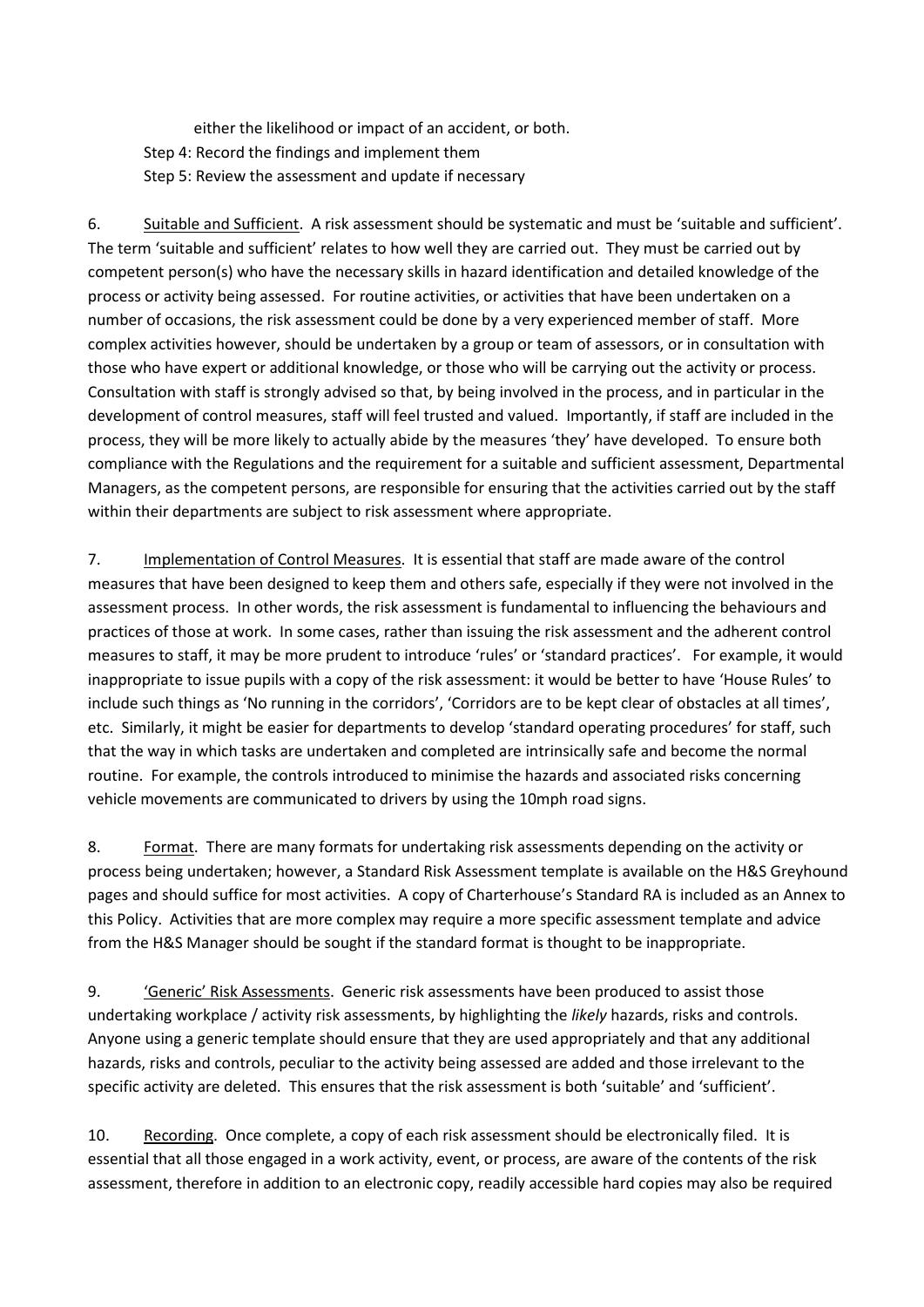for those staff who do not have access to the electronic filing system. All RAs are to be retained within the Department for periodic audit by the H&S Manager, the School's External Auditor, ISI, or any other appropriate and authorised body. Department Heads and Line Managers should provide the H&S Manager with a list of the risk assessments they have carried out in their Departments. The list only needs to include RAs that have been written for, or apply to, ongoing / regular departmental activities eg. lone working, general departmental activities. Those RAs that pertain to one-off activities such as School Trips, Science Experiments, or a social event do not need to be listed.

NOTE: The RA itself does not need to be forwarded to the H&S Manager: only the title and the date it was carried out or last reviewed is required.

11. Science and Design & Technology Department Risk Assessments. The Science and DT Departments are to follow the recognised RA process and guidance issued by Consortium of Local Education Authorities for the Provision of Science Services (CLEAPSS). These RAs are to be retained within the Department for periodic audit by the H&S Manager, the School's External Auditor, ISI, or any other appropriate and authorised body.

12. Work Undertaken by Pupils. Pupils may need to complete their own RAs for parts of their course work. For example, Pupil-lead Science Project work, where the pupils design their own experiment, which they then run for a number of days/weeks. The RAs for such work must be assessed and signed-off by the responsible beak before the work commences. Where pupils are given a responsibility to organise activities and events (eg. Artifex) the proposed activities must be risk assessed. Pupils should be encouraged to write their own RAs, but these must be assessed and signed off by the responsible beak prior to the event or activity takes place.

13. Out-of-School Visits: Arrangements and procedures for risk assessing Out-of-School Visits are contained within the School's OSV Policy.

14. A Measured Approach. When completing a Risk Assessment, care must be taken to neither underrate nor over-rate risks by taking a measured approach, and only *significant* risks need be included. By way of example, a RA for a large event to which a large number of parents or visitors are expected to attend, would include the need for traffic management (to reduce the considerable risk of vehicle accidents) but should not include the risk of an aircraft crashing onto the campus! If there is doubt about a risk, Risk Assessors should contact the H&S Manager for advice in the first instance.

15. Review. Risk assessments should be reviewed on a regular basis, usually annually, but they must also be reviewed if:

- there is a significant change to the activity in terms of how the activity is carried out
- there is a change to legislation (this will be advised by the H&S Manager)
- there is a significant accident in the workplace which relates to the activity being assessed
- an audit or inspection report recommends a review
- new staff are employed in the process, especially if they are young persons (under 18 years old), disabled or they are new and expectant mothers.
- the existing control measures are considered inadequate (usually highlighted by audit, inspection or occurrence such as an accident or near miss)
- new equipment is introduced to the workplace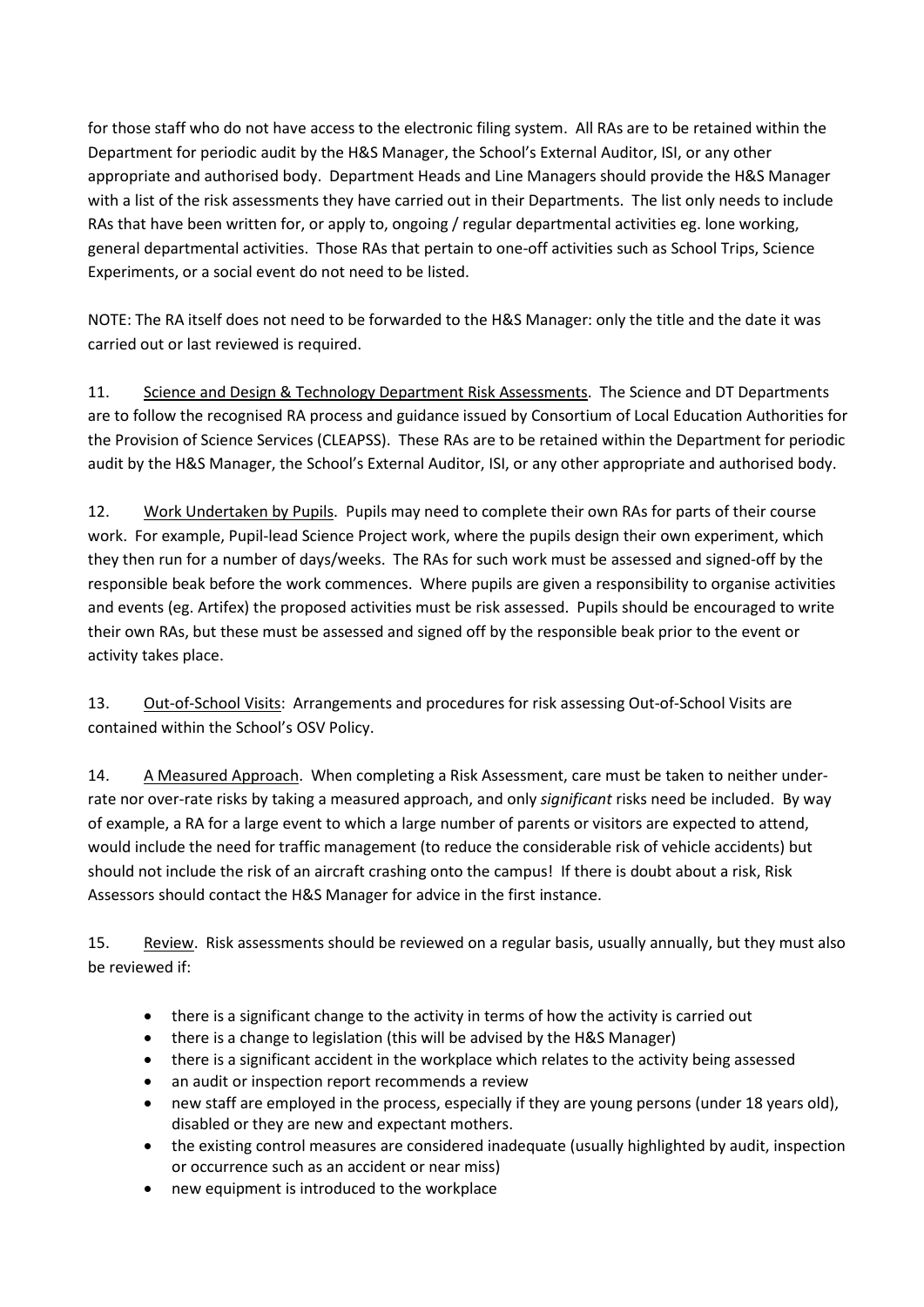16. Advice. The H&S Manager can be contacted for help and advice on all or any aspect of risk assessment.

17. Training. Training will be provided for all staff who have responsibility for completing and / or authorising risk assessments and may be delivered on a one-to-one basis or collectively in groups, depending on the need and circumstances. Training requests should be submitted to the H&S Manager.

# **Further Information**

Further information may be found at HSE's information webpage HSE - [Controlling Risks](http://www.hse.gov.uk/risk/controlling-risks.htm)

# ANNEX

A: Charterhouse Basic / Standard RA Template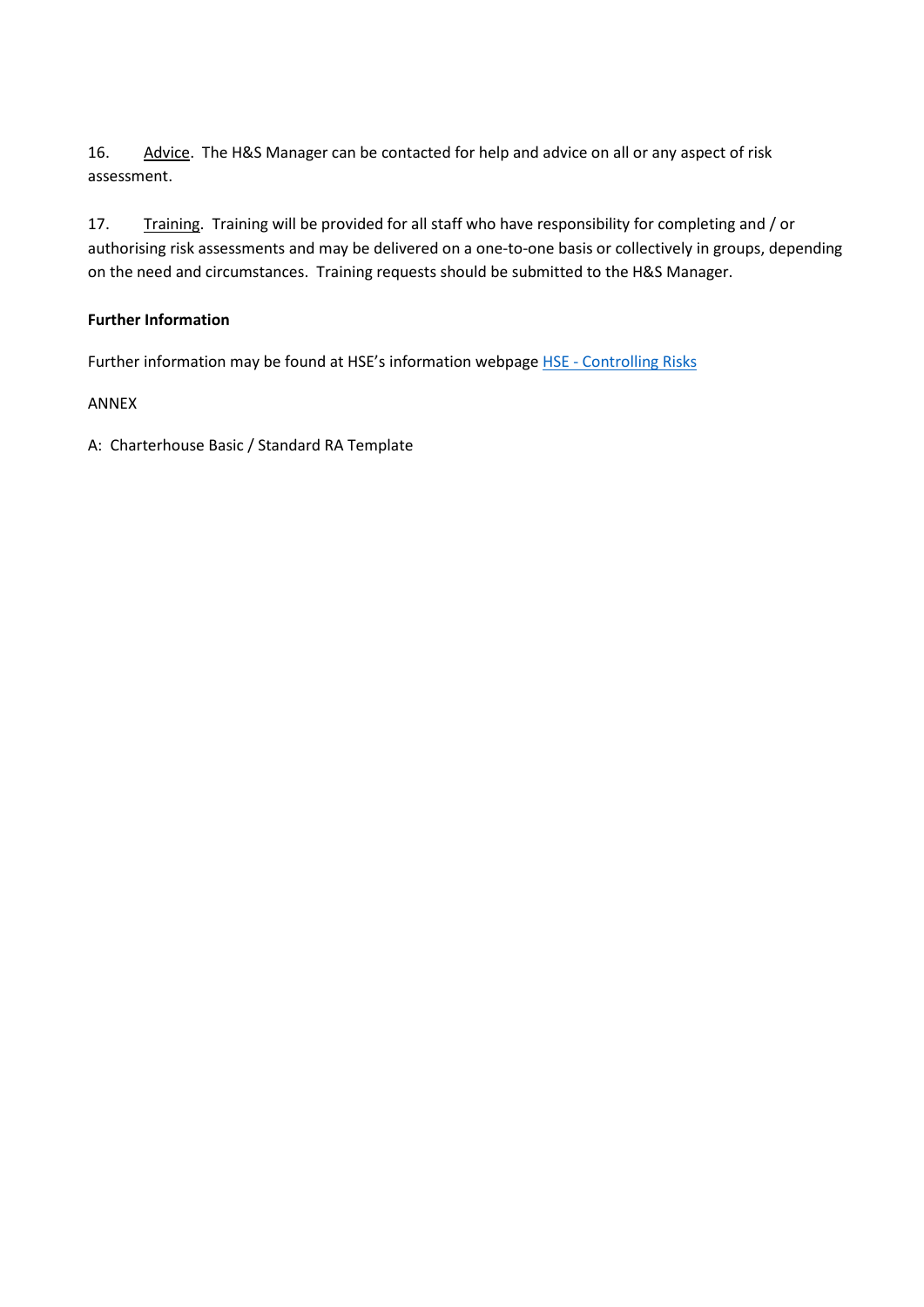# **RISK ASSESSMENT**

# **Location / Event Name and Date(s)**

# **Activity / Process / Procedure**

| Department                                           |  |
|------------------------------------------------------|--|
| Who might be at risk?                                |  |
| Who was contacted in compiling this Risk Assessment? |  |
| <b>Description of activity</b>                       |  |

| <b>Name</b> | Date               | <b>Review</b> |
|-------------|--------------------|---------------|
| Assessor.   | <b>Assessment.</b> | Date.         |
| ΩT          | O1                 |               |

# **Assessment of risk rating**

The RISK FACTOR for each hazard is the residual risk AFTER existing controls have been considered. It is obtained by multiplying the PROBABILITY by the SEVERITY of the risk.

| <b>PROBABILITY (P)</b> | <b>SEVERITY (S)</b>                       | <b>RISK FACTOR (R)</b> | <b>COMMENTS</b>                                                                                                                                                                                                             |
|------------------------|-------------------------------------------|------------------------|-----------------------------------------------------------------------------------------------------------------------------------------------------------------------------------------------------------------------------|
| $1 =$ Not very likely  | $1 =$ Minor injury                        | $1 - 2$ Low risk       | The School's objective is to introduce controls to reduce the risk for most activities to<br>low.                                                                                                                           |
| $2 = Possible$         | $2 = 27$ day injury<br>or property damage | $3 - 4$ Medium risk    | Additional controls are needed and should be planned. If additional controls require long<br>term work (> 4 weeks) then short term procedures should be modified to reduce risk in<br>the interim period wherever possible. |
| $3 =$ Likely           | = Major injury or<br>death                | 6-9 High Risk          | Where risk remains high after exiting controls are considered then the activity should not<br>take place until additional controls have been implemented. i.e. STOP the activity.                                           |

| <b>HAZARD and IMPACT</b> | <b>WHO IS AT</b> | <b>Existing Controls</b>      | <b>RISK</b>   |              |                         | Is the risk adequately controlled? If | <b>Target Date for</b> |
|--------------------------|------------------|-------------------------------|---------------|--------------|-------------------------|---------------------------------------|------------------------|
|                          | <b>RISK?</b>     | (action taken to reduce risk) | <b>RATING</b> |              |                         | not list further action required      | <b>Completion</b>      |
|                          |                  |                               | P             | $\mathbf{s}$ | $\overline{\mathsf{R}}$ |                                       | and who will           |
|                          |                  |                               |               |              |                         |                                       | carry out the          |
|                          |                  |                               |               |              |                         |                                       | action                 |
|                          |                  |                               |               |              |                         |                                       |                        |